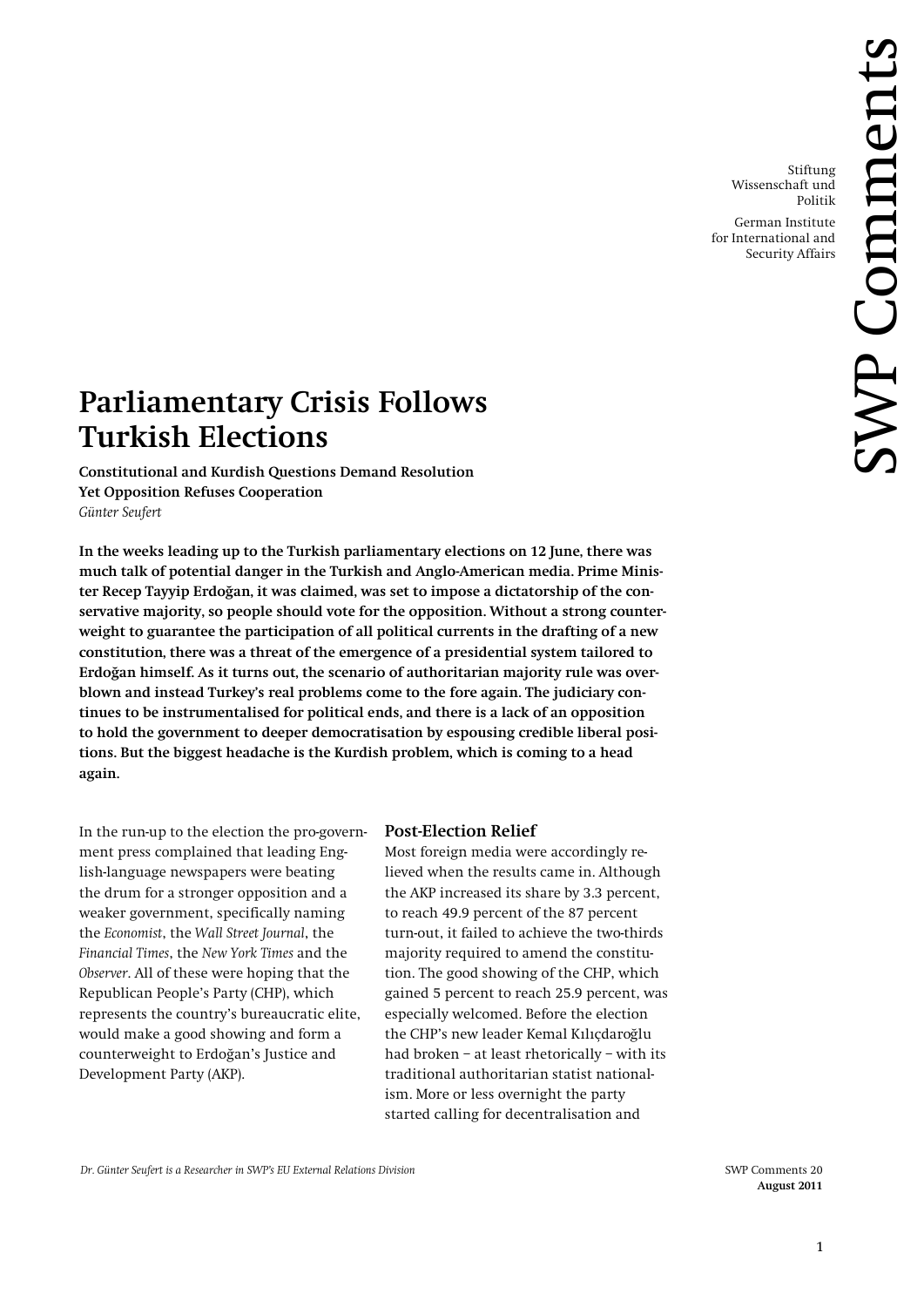local democracy, as well as propagating cultural rights for the Kurds, political control of the military and the adoption of a liberal constitution.

The extreme right Nationalist Movement Party (MHP) remained in parliament with 13 percent of the vote, torpedoing Erdoğan's plan for it to miss the 10 percent threshold and cede its seats to the AKP. The overtly nationalistic campaign Erdoğan ran in pursuit of this goal boomeranged in the largely Kurdish south-east, where the pro-Kurdish Peace and Democracy Party (BDP) amassed about half the vote. Although the BDP gained only 6.7 percent nationally (up 1.5 percent ), it increased its share in the south-eastern provinces by between 15 and 20 percent at the cost of the AKP, and increased its representation from 20 to 36 seats. In order to get around the 10 percent threshold the BDP, as four years ago, stood "independent" candidates. With 326 of 550 deputies the AKP can now form the government on its own, but to amend the constitution it would need the support of the pro-Kurdish deputies or some of the 135 CHP deputies.

#### **Judicial Machinations**

Although the AKP, CHP and BDP all campaigned on support for a new liberal constitution, they have pursued a course of confrontation since the elections. The BDP is boycotting parliament (with the approval of imprisoned PKK leader Abdullah Öcalan) and holding parliamentary group meetings in Diyarbakir, the biggest city in the Kurdish south-east. The CHP deputies refused to take the parliamentary oath for two and a half weeks and only fell into line after it became clear that their actions enjoyed scant support among the population.

The immediate trigger for this blockade of parliament was a string of highly controversial court rulings. Directly after the election various courts refused to release remand prisoners who had been elected as deputies for the BDP, CHP and MHP. Although the courts had sanctioned

this interpretation of parliamentary immunity in earlier elections, this time around they are blocking the release of six BDP deputies, two from the CHP and one from the MHP.

The pro-Kurdish BDP is battling with other legal difficulties too. In April 2011 the Supreme Board of Election (YSK), whose members are elected from the Court of Cassation and the Council of State, banned twelve BDP candidates from standing, leading to violent protests in Kurdish areas. After the vote the Board also annulled the election of another candidate after he lost his appeal against a conviction for "spreading terrorist propaganda".

Even before the election the Board was making headlines. In March 2011 it stripped Turks living in Europe of their right to vote at consulates, for "technical reasons". Given that Turkish voters in Europe tend to support conservative Muslim parties, this decision must be seen as a move against the AKP.

One factor that encourages such legal manoeuvring is a widespread attitude among judges that one of the foremost tasks of the law is to protect the Kemalist state. Pro-Kurdish and conservative Muslim forces, as well as liberal groupings, are therefore kept on a tight leash through rulings based on the Anti-Terror Law (with its extremely flexible definition of terrorism), the Criminal Code (which makes it a crime to insult "Turkishness"); an electoral law that quickly strips those convicted of political offences of the right to stand, and the political party law.

The frame of reference for political verdicts is the 1982 constitution, which was adopted under the oversight of the generals. It stipulates an ethnic Turkish definition of citizenship, postulates a culturally homogenous Turkish nation, restricts freedom of religion in the name of secularism, and requires loyalty to "the nationalism of Atatürk". For a long time the prerogative of defining what this meant lay in the hands of the military.

Such strong politicisation of legislation

SWP Comments 20 **August 2011**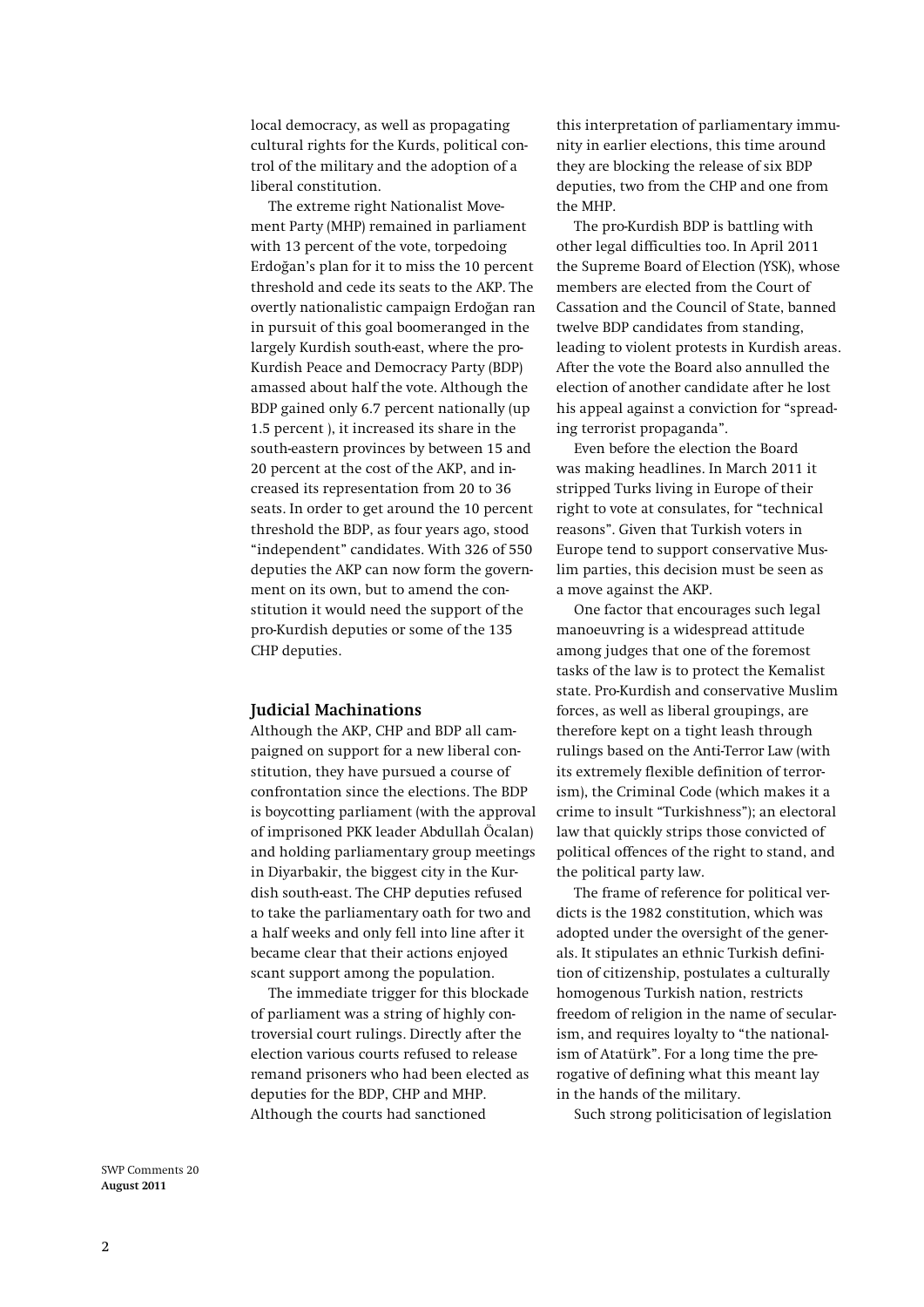and courts fosters infighting within the judiciary, which in turn leads to completely unpredictable rulings that consequently enjoy little public legitimacy and regularly obstruct the political process. Examples include the numerous party prohibition cases, the frequent annulment of laws by the constitutional court, the non-admission of candidates at elections and multifarious prosecutions for political offences with resulting restriction of the freedom of the press.

# **Consolidating the Basic Conflict**

Turkey needs nothing more urgently than a reinvigoration of the reform process in parliament. The outcome of the election should be seen not only as a consolidation of the Turkish party-political spectrum but also an indication of a consolidation of the basic underlying conflict in the Republic of Turkey. The big winners of the election, the AKP by total vote and the BDP by its huge influence in the Kurdish south-east, each represent a portent of doom for the Kemalist Turkey. Both represent strong grassroots social movements and both stand in conflict with Atatürk's ideal of a strictly secular and ethnically homogenous Turkish nation. The AKP rejects the religion-excluding facet of the Kemalist project and espouses instead the model of a moderately Muslim Turkish nation. The BDP opposes the ethnic Turkish dimension of the nation propagated by the Kemalists and stands for the idea of a Kurdish nation.

Indeed, the BDP's election campaign represented the first attempt to set up a Kurdish popular front. The party, this time, made no effort to distance itself from the banned Kurdish Workers' Party (PKK). In fact one of the BDP's leading figures, Leyla Zana, called for votes "for Kurdistan, for peace and for guerrillas" and said that Öcalan would be the teacher of the next Kurdish generation. On the other hand the BDP, in another new development, also fielded religiously affiliated critics of the PKK. This united national movement de-

mands that the Kurds be allowed to govern themselves, for the first time openly asserting a legal political status for the ethnic group.

One thing that enabled this quantum leap in Kurdish politics was the AKP government's taboo-breaking policy of rapprochement. Today the existence of the Kurds and their right to education in their mother tongue is widely recognised in Turkish society and politics. The policy of opening also signalised to western Turkey that the war against the PKK is unwinnable. The other pertinent factor is the way the ongoing transition in the Middle East and North Africa has enhanced the legitimacy of popular movements. The Turkish government can still rely on international support in dealing with terrorist attacks by the PKK, but it could not put down a Kurdish popular uprising without undermining its own regional and international standing. Unsurprisingly, the BDP today concentrates on mass demonstrations, civil disobedience and the establishment of parallel structures.

In comparison to this rather abrupt change in Kurdish politics, the nine years of AKP government can rightly be called a "silent revolution", as the Secretary General of the Council of Europe, Thorbjørn Jagland, put it. The old bureaucratic and military elites, especially the generals, have had to accept great inroads into their power, while their ideology, Kemalism, has lost most of its clout. The outcome has been a seismic shift in the domestic political landscape. One sure sign of this is the CHP's course correction, which may have occurred largely passively but is all the more fundamental for that – even if it has so far been of a purely rhetorical nature. For the first time the Turkish population is shaping its state rather than vice versa. The country's old order, symbolised by the generals' constitution of 1982, can no longer integrate this society. If the Kurdish conflict is not to escalate there is therefore an urgent need to elaborate a new consensus in the form of a new constitution. Instability in

> SWP Comments 20 **August 2011**